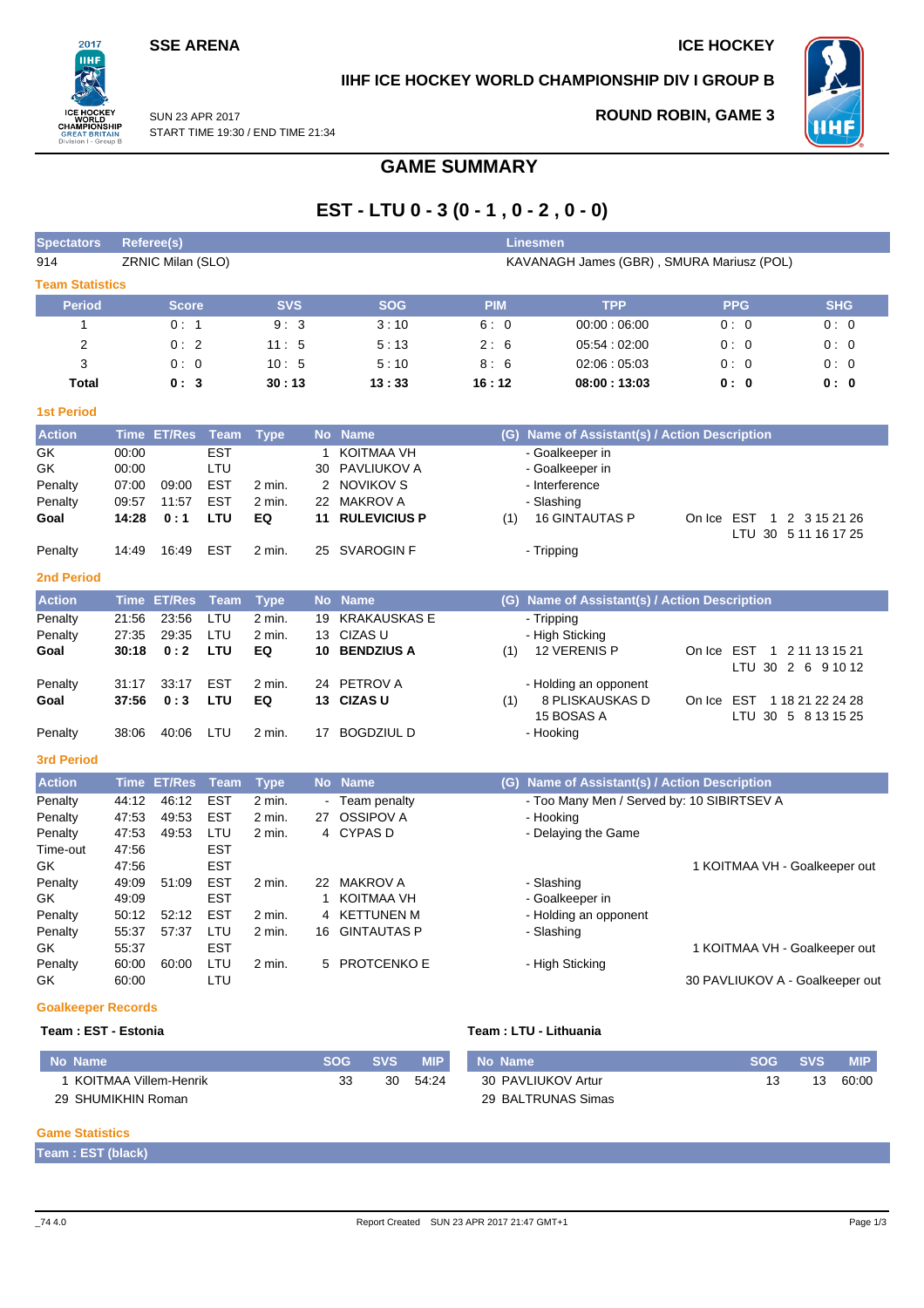**SSE ARENA ICE HOCKEY** 



## **IIHF ICE HOCKEY WORLD CHAMPIONSHIP DIV I GROUP B**



SUN 23 APR 2017 START TIME 19:30 / END TIME 21:34

## **ROUND ROBIN, GAME 3**

|                    | <b>Head Coach: TUPAMAKI Jussi</b> |    |          |          |                |             |          |          |        |   |                | Shots on Goal |                         |          |
|--------------------|-----------------------------------|----|----------|----------|----------------|-------------|----------|----------|--------|---|----------------|---------------|-------------------------|----------|
| <b>No Pos</b>      | <b>Name</b>                       | G. | A        | Р        | <b>PIM</b>     | $FO+$       | FO-      | $FO+/-$  | FO%    |   | $\overline{2}$ | $\mathbf{3}$  | <b>TS</b><br><b>OT</b>  | $+/-$    |
| $18$ F             | <b>PARRAS Kevin</b>               | 0  | 0        | 0        | 0              | 0           | $\Omega$ | 0        | 0.00   | 0 | 0              | 0             | 0                       | $-1$     |
| 22 F               | <b>MAKROV Andrei</b>              | 0  | 0        | 0        | 4              | 0           | 0        | $\Omega$ | 0.00   | 0 | 0              | <sup>0</sup>  | 0                       | -1       |
| 24 F               | PETROV Aleksandr +A               | 0  | 0        | 0        | $\overline{2}$ | 10          | 12       | $-2$     | 45.45  | 0 | 0              | 0             | 0                       | -1       |
| 25 D               | <b>SVAROGIN Filipp</b>            | 0  | 0        | 0        | $\overline{2}$ | 0           | $\Omega$ | $\Omega$ | 0.00   | 0 | 0              | 0             | 0                       | 0        |
| 28 D               | LAHESALU Lauri +C                 | 0  | 0        | 0        | $\Omega$       | $\mathbf 0$ | $\Omega$ | $\Omega$ | 0.00   | 0 | $\Omega$       | $\Omega$      | 0                       | -1       |
| 4 D                | <b>KETTUNEN Marko</b>             | 0  | 0        | 0        | 2              | 0           | 0        | 0        | 0.00   | 0 | 0              |               |                         | 0        |
| F<br>9             | <b>TITARENKO Vassili</b>          | 0  | $\Omega$ | 0        | $\Omega$       | 0           | 0        | 0        | 0.00   | 0 | $\mathbf{0}$   | 0             | 0                       | 0        |
| 10 F               | <b>SIBIRTSEV Aleksei</b>          | 0  | 0        | 0        | 0              | $\Omega$    | 0        | $\Omega$ | 0.00   |   |                | $\Omega$      | 2                       | 0        |
| 12 F               | <b>ANDREJEV Roman</b>             | 0  | 0        | 0        | 0              | 3           | $\Omega$ | 3        | 100.00 | 0 | 0              | 0             | 0                       | 0        |
| 27 D               | <b>OSSIPOV Aleksandr</b>          | 0  | $\Omega$ | $\Omega$ | 2              | 0           | $\Omega$ | $\Omega$ | 0.00   |   | 0              |               | $\overline{2}$          | $\Omega$ |
| 11 F               | <b>GORNOSTAJEV Artiom</b>         | 0  | 0        | 0        | 0              | 0           | 0        | 0        | 0.00   |   |                | 0             | 2                       | -1       |
| 13 F               | <b>VASJONKIN Vadim</b>            | 0  | $\Omega$ | 0        | 0              |             |          | 0        | 50.00  | 0 | 2              | $\Omega$      | $\overline{\mathbf{c}}$ | $-1$     |
| 16 D               | PETROV Jegor                      | 0  | 0        | 0        | 0              | 0           | 0        | 0        | 0.00   | 0 |                | 2             | 3                       | 0        |
| 19 F               | <b>EMBRICH Riho</b>               | 0  | 0        | 0        | 0              | 10          | 4        | 6        | 71.43  | 0 | 0              | $\Omega$      | 0                       | 0        |
| 21 F               | <b>SOROKIN Jaanus</b>             | 0  | 0        | 0        | $\Omega$       | 0           | $\Omega$ | $\Omega$ | 0.00   | 0 | 0              | 0             | 0                       | $-3$     |
| 2 D                | <b>NOVIKOV Saveli</b>             | 0  | 0        | 0        | 2              | 0           | 0        | 0        | 0.00   | 0 | 0              | 0             | 0                       | $-2$     |
| 3 F                | LJUBOBRATETS Konstantin           | 0  | $\Omega$ | 0        | $\Omega$       |             |          | $\Omega$ | 50.00  | 0 | 0              | 0             | 0                       | $-1$     |
| F<br>8             | ROOBA Robert +A                   | 0  | 0        | 0        | 0              | 0           | 0        | $\Omega$ | 0.00   | 0 | 0              |               |                         | 0        |
| $\mathsf{F}$<br>15 | <b>ARRAK Robert</b>               | 0  | 0        | 0        | 0              | 3           | 0        | 3        | 100.00 | 0 | 0              | 0             | 0                       | $-2$     |
| 26 F               | <b>FURSA Daniil</b>               | 0  | 0        | 0        | 0              | $\mathbf 0$ | $\Omega$ | $\Omega$ | 0.00   | 0 | 0              | $\Omega$      | 0                       | $-1$     |
| 1 GK               | KOITMAA Villem-Henrik (BP)        | 0  | 0        | 0        | 0              |             |          |          |        |   | 0              | 0             | 0                       |          |
| 29 GK              | SHUMIKHIN Roman                   | 0  | 0        | 0        | 0              |             |          |          |        |   | 0              | $\Omega$      | 0                       |          |
| Total              |                                   | 0  | 0        | 0        | 14             | 28          | 18       | 10       | 60.87  | 3 | 5              | 5             | 13                      |          |

#### **Team : LTU (white)**

|                      | <b>Head Coach: HAAKE Bernd</b> |          |          |              |                |             |          |          |       |    |                | <b>Shots on Goal</b> |                        |             |
|----------------------|--------------------------------|----------|----------|--------------|----------------|-------------|----------|----------|-------|----|----------------|----------------------|------------------------|-------------|
| No Pos               | <b>Name</b>                    | G        | A        | P            | <b>PIM</b>     | $FO+$       | FO-      | $FO+/-$  | FO%   |    | $\overline{2}$ | 3 <sup>1</sup>       | <b>TS</b><br><b>OT</b> | $+/-$       |
| 3 D                  | KIERAS Mindaugas +C            | 0        | $\Omega$ | 0            | 0              | 0           | 0        | 0        | 0.00  | 2  | $\mathbf 0$    | $\overline{2}$       | 4                      | 0           |
| $\mathsf{F}$<br>8    | PLISKAUSKAS Darius +A          | 0        |          |              | 0              | 0           |          | -1       | 0.00  | 1  | 1              | 0                    | 2                      | $+1$        |
| F<br>13 <sup>2</sup> | CIZAS Ugnius                   |          | 0        |              | $\overline{2}$ | 2           | 8        | -6       | 20.00 | 0  | $\overline{2}$ | $\Omega$             | 2                      | $+1$        |
| $\mathsf{F}$<br>15   | BOSAS Arnoldas +A              | 0        |          |              | 0              | 0           | 0        | 0        | 0.00  | 1  | $\mathbf 0$    | 2                    | 3                      | $+1$        |
| D<br>18              | <b>JONUSKA Lukas</b>           | 0        | 0        | $\Omega$     | $\Omega$       | $\mathbf 0$ | $\Omega$ | $\Omega$ | 0.00  | 0  | $\mathbf 0$    | $\Omega$             | $\mathbf 0$            | $\mathbf 0$ |
| 2 D                  | <b>JASINEVICIUS Jaunius</b>    | 0        | 0        | 0            | 0              | 0           | 0        | 0        | 0.00  | 0  | 1              | 0                    |                        | $+1$        |
| D<br>6               | <b>KATULIS Arturas</b>         | 0        | 0        | 0            | 0              | 0           | 0        | 0        | 0.00  | 0  | 2              | 0                    | 2                      | $+1$        |
| $\mathsf{F}$<br>11   | <b>RULEVICIUS Pijus</b>        |          | $\Omega$ |              | 0              | 2           |          | 1        | 66.67 |    |                | 0                    | 2                      | $+1$        |
| F<br>16              | <b>GINTAUTAS Paulius</b>       | 0        |          |              | 2              | 0           |          | -1       | 0.00  |    |                | 2                    | 4                      | $+1$        |
| 17 F                 | <b>BOGDZIUL Daniel</b>         | 0        | 0        | $\Omega$     | 2              | 3           | 6        | $-3$     | 33.33 | 1  |                | $\Omega$             | 2                      | $+1$        |
| 5<br>D               | PROTCENKO Edgar                | 0        | 0        | 0            | 2              | 0           | 0        | 0        | 0.00  |    | 1              | 0                    | 2                      | $+2$        |
| F<br>7               | <b>CETVERTAK IIja</b>          | 0        | 0        | 0            | 0              | 3           | 5        | $-2$     | 37.50 | 0  | 0              | $\Omega$             | 0                      | $\mathbf 0$ |
| F<br>19              | <b>KRAKAUSKAS Emilijus</b>     | 0        | 0        | $\Omega$     | 2              | 0           | $\Omega$ | $\Omega$ | 0.00  | 0  | 0              |                      |                        | $\mathbf 0$ |
| F<br>21              | <b>KALEINIKOVAS Mark</b>       | 0        | $\Omega$ | 0            | 0              | $\pmb{0}$   | 0        | $\Omega$ | 0.00  | 0  | 0              |                      |                        | $\mathbf 0$ |
| D<br>25              | <b>ALIUKONIS Rolandas</b>      | $\Omega$ | $\Omega$ | $\Omega$     | 0              | $\Omega$    | $\Omega$ | $\Omega$ | 0.00  | 0  | $\Omega$       |                      |                        | $+2$        |
| 4 D                  | <b>CYPAS Domantas</b>          | 0        | 0        | 0            | 2              | 0           | 0        | 0        | 0.00  | 0  | $\mathbf 0$    | 0                    | 0                      | $\mathbf 0$ |
| F<br>9               | <b>FISCEVAS Aimas</b>          | 0        | 0        | $\Omega$     | 0              | 3           |          | 2        | 75.00 | 0  | 0              | 0                    | 0                      | $+1$        |
| F<br>10              | <b>BENDZIUS Aivaras</b>        |          | $\Omega$ |              | 0              | $\mathbf 0$ | $\Omega$ | $\Omega$ | 0.00  | 0  | 1              |                      | 2                      | $+1$        |
| F<br>12              | <b>VERENIS Povilas</b>         | 0        |          |              | 0              | 0           |          | -1       | 0.00  | 2  | 2              | 0                    | 4                      | $+1$        |
| 14 F                 | RYBAKOV Edgar                  | $\Omega$ | $\Omega$ | $\mathbf{0}$ | 0              | 5           | 4        |          | 55.56 | 0  | $\mathbf 0$    | $\Omega$             | 0                      | $\mathbf 0$ |
| 29 GK                | <b>BALTRUNAS Simas</b>         | 0        | 0        | 0            | 0              |             |          |          |       |    | $\Omega$       | 0                    | 0                      |             |
| 30 GK                | PAVLIUKOV Artur (BP)           | 0        | 0        | $\Omega$     | $\Omega$       |             |          |          |       | 0  | $\Omega$       | $\Omega$             |                        |             |
| <b>Total</b>         |                                | 3        | 4        | 7            | 12             | 18          | 28       | $-10$    | 39.13 | 10 | 13             | 10                   | 33                     |             |